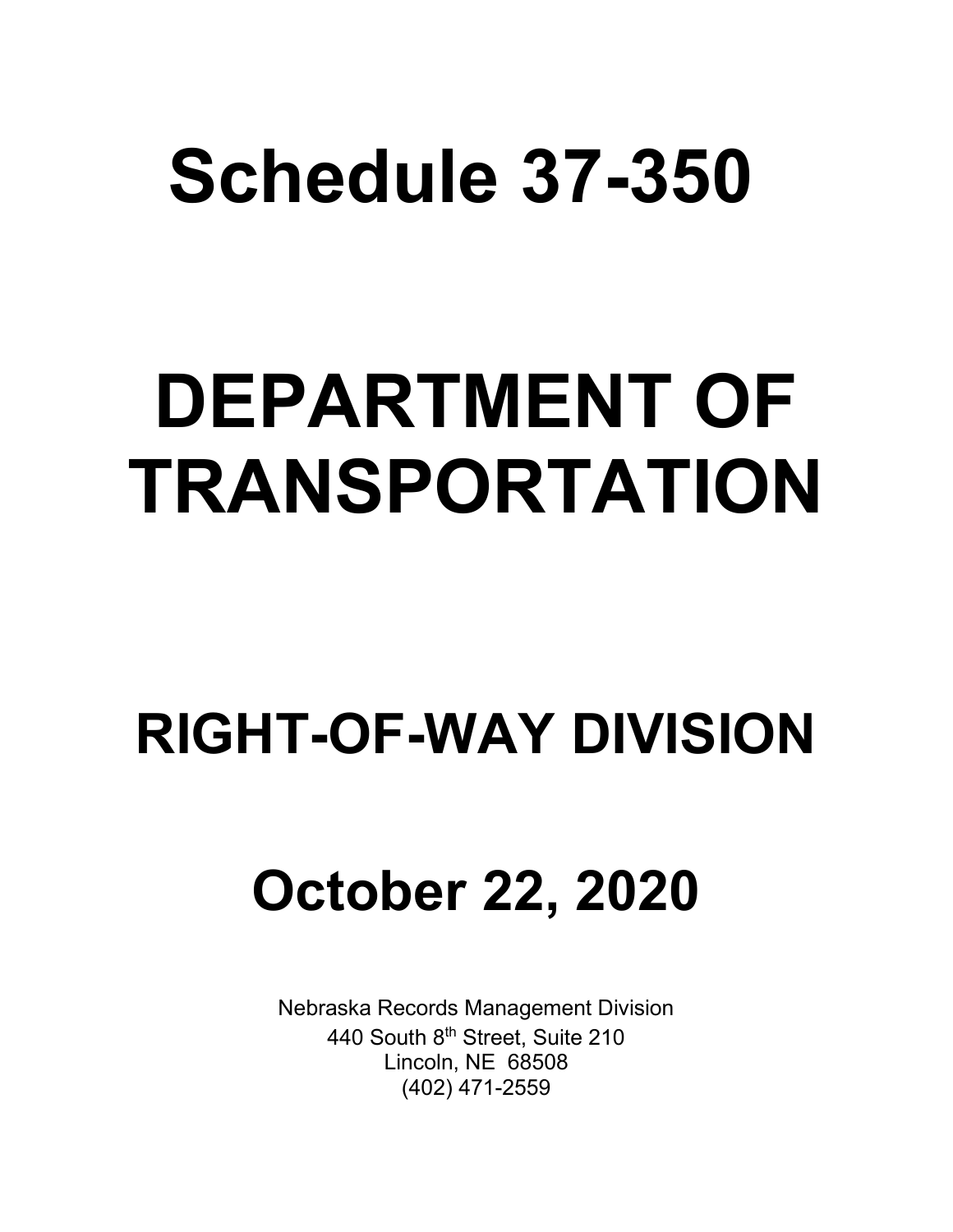| <b>REQUEST FOR APPROVAL</b>                             | <b>SCHEDULE</b>                                                              |  |
|---------------------------------------------------------|------------------------------------------------------------------------------|--|
| OF RECORDS RETENTION<br><b>AND DISPOSITION SCHEDULE</b> | 37-350<br>AGENCY, BOARD OR COMMISSION<br><b>DEPARTMENT OF TRANSPORTATION</b> |  |
|                                                         | DIVISION, BUREAU OR OTHER UNIT                                               |  |
| <b>TO: STATE RECORDS ADMINISTRATOR</b>                  | <b>RIGHT-OF-WAY DIVISION</b>                                                 |  |
| <b>STATE OF NEBRASKA</b>                                | Supersedes Edition of Edition of July 30, 2019                               |  |

## **PART I - AGENCY STATEMENT:**

In accordance with Section 84-1212.01, R.R.S. 1943, approval of the attached records retention and disposition schedule by the State Records Administrator is hereby requested. Retention periods and dispositions have been recommended by this agency after a careful evaluation of all factors listed in Section 84-1212.01, R.R.S. 1943.

| <b>SIGNATURE</b><br>________                                       | the company of the company of the company |
|--------------------------------------------------------------------|-------------------------------------------|
| <b>TITLE</b><br>$V^{\dagger}$<br><b>Contract Contract Contract</b> | DATE                                      |

## **PART II - APPROVAL OF STATE ARCHIVES:**

The attached schedule has been analyzed, all archival and historical material has been properly identified, no disposition except by transfer to the State Archives has been recommended for such material, and this schedule is approved as submitted.

| <b>SIGNATURE</b>                   | DATE |
|------------------------------------|------|
| ست<br><b><i>Change Company</i></b> | υ    |
| ___                                |      |

# **PART III - APPROVAL OF AUDITOR OF PUBLIC ACCOUNTS:**

The attached schedule has been reviewed, all audit material has been properly identified, and this schedule is approved as submitted.

**SIGNATURE** 

came Harffer

| n. |
|----|
|    |

# **PART IV - APPROVAL OF STATE RECORDS ADMINISTRATOR:**

The attached schedule has been reviewed in accordance with Section 84-1212.01, R.R.S. 1943, and is approved as submitted.

**SIGNATURE** 



**DATE** 10/22/2020

**RMA 01005D**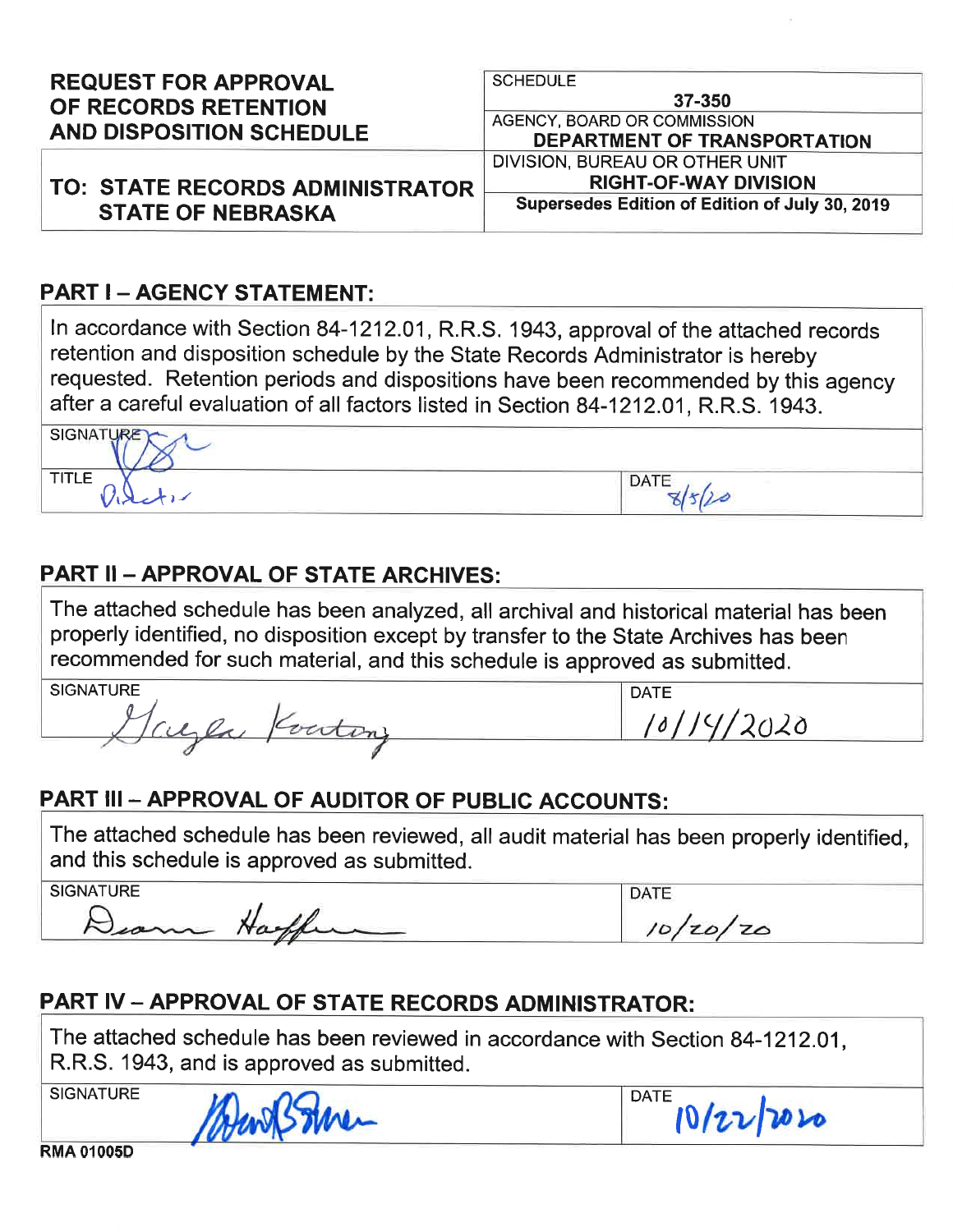#### **INSTRUCTIONS FOR USING THIS SCHEDULE**

Records retention and disposition schedules are designed to serve as your records management guideline for storing and disposing of agency records, *regardless of the media on which they reside*, including paper, microfilm, diskettes, optical disks, CDs, DVDs, servers, computer hard drives, etc. This schedule was written specifically for records unique to your office and the State Agencies General Records Schedule #124 contains those records common to most state government agencies. This retention schedule, which is approved by the State Records Administrator, provides your only ongoing authority to dispose of records. Listed below are some basic procedures to follow when applying your schedule.

#### **DISPOSING OF RECORDS**

- 1. Check your schedules to see what the retention period is**.** Note: Your agency's unique schedule will take precedence over State Agencies General Records Schedule #124 for any items which have differences in retention requirements.
- 2. Dispose of records that have met their retention periods.
- 3. For records requiring a review of, or transfer to the **NE State Historical Society (State Archives)**, your agency is required to contact the State Archives to negotiate the transfer. Additionally, **once the records are accessioned into their collection, they become the property of the State Archives** (Neb. Rev. Stat. §82-105). The State Archives may remove selected records in accordance with standard archival practices to ensure efficient access, organization and enduring historical value (Neb. Rev. Stat. §82-107). Please contact their office by calling (402) 471-4783.
- 4. Complete a Records Disposition Report for the records you dispose. The Records Disposition Report form is located on the Secretary of State Records Management website. [https://appengine.egov.com/apps/ne/sos\\_records\\_disposition\\_report](https://appengine.egov.com/apps/ne/sos_records_disposition_report)**.** This report establishes that the destruction was performed in your normal course of business.

### **NON-SCHEDULED RECORDS**

Contact a Records Management Specialist in Records Management to see whether the records will fit under an item already on the schedule. If they do not, they must be retained until they are added to the next revision of your schedule.

#### **SCHEDULE UPDATE**

It is the responsibility of each agency to periodically update their schedule. A Records Management Specialist in Records Management can assist you with the schedule update, which may involve adding new records series and making revisions to existing items. Keeping your schedule current will ensure you have the ongoing authority to discard records when their useful life has ended.

### **QUESTIONS**

If you have any questions about these procedures, please contact your agency Records Officer or the Records Management Specialist in Records Management. They will help you with any questions the schedule may present, including: transferring records to the State Records Center or microfilming records, scanning records, etc.

> **Records Management Division 440 South 8th Street, Suite 210 Lincoln, NE 68508-2294 402-471-2559**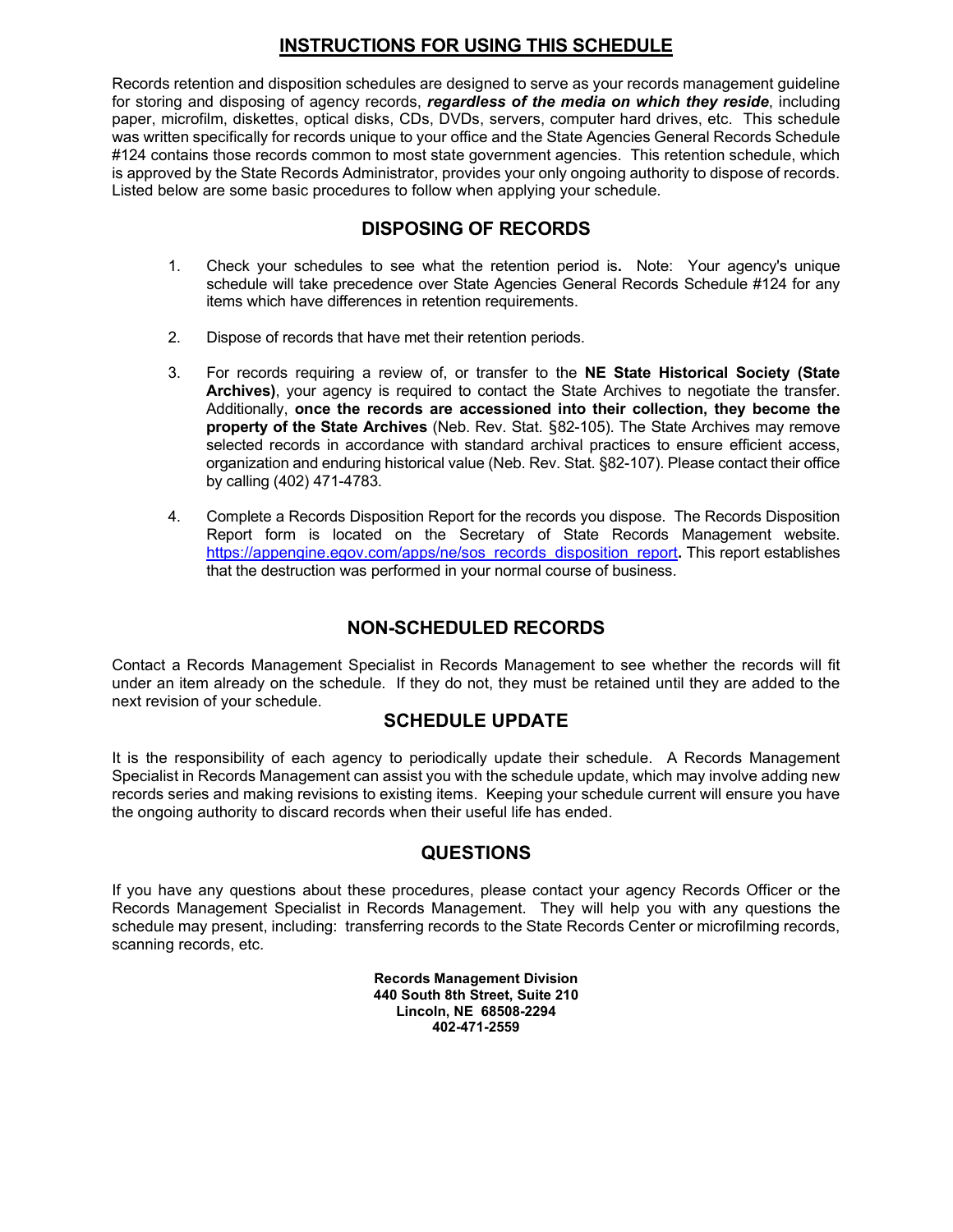#### **SCHEDULE 37-350 DEPARTMENT OF TRANSPORTATION October 22, 2020 RIGHT-OF-WAY DIVISION**

If you cannot find a record or you have questions on its retention period, please Retention requirements are for all records, regardless of the media on which they reside, unless otherwise noted. Records that are handled by all Divisions and Districts will be listed in Department of Transportation General Schedule 37

contact the NDOT Records Officer in the Communication and Public Policy Division

| Supersedes Edition of July 30, 2019 |                                                                                                      |                                                                                                                                                                                                                                      |                                                                                                                                                                    |                                                                                                      |
|-------------------------------------|------------------------------------------------------------------------------------------------------|--------------------------------------------------------------------------------------------------------------------------------------------------------------------------------------------------------------------------------------|--------------------------------------------------------------------------------------------------------------------------------------------------------------------|------------------------------------------------------------------------------------------------------|
| <b>ITEM NUMBER RECORD TITLE</b>     |                                                                                                      | <b>DESCRIPTION/EXAMPLES</b>                                                                                                                                                                                                          | <b>RETENTION</b>                                                                                                                                                   | <b>IREFERENCE/COMMENTS</b>                                                                           |
| 37-350-2                            | <b>ACCESS CONTROL</b><br><b>RECORDS</b>                                                              | Access control records containing applications, letters,<br>plans, decision records, appraisals, highway improvements<br>estimates, receipts of proceeds of sale, deeds, real estate<br>transfer statements, photos, and permits.    | <b>PAPER RECORD:</b> Scan and destroy paper<br>copy after image verification.<br><b>ELECTRONIC RECORD:</b> Retain in ECM.<br>Permanent                             | Section: Property Management                                                                         |
| 37-350-75                           | <b>CONTRACT FOR</b><br><b>APPRAISAL SERVICES</b>                                                     |                                                                                                                                                                                                                                      |                                                                                                                                                                    | See Schedule 124-General Records<br>for State Agencies --<br>AGREEMENTS AND CONTRACTS.<br>item 124-7 |
| 37-350-153                          | <b>CORRIDOR PROTECTION</b><br><b>RECORDS</b>                                                         | Plans, filing papers and releases.                                                                                                                                                                                                   | After corridor protection is removed                                                                                                                               | Section: Property Management                                                                         |
| 37-350-112                          | <b>FILES</b>                                                                                         | <b>HIGHWAY BEAUTIFICATION</b> Sign permits, junkyard permits, application forms with<br>required documents and checklists, renewal notices, metal<br>tag orders, correspondence with permittees.                                     | <b>PAPER RECORD:</b> Scan and destroy paper<br>copy after image verification.<br><b>IELECTRONIC RECORD:</b> Retain in ECM. 3<br>years after cancellation of permit | Section: Highway Beautification                                                                      |
| 37-350-5                            | <b>LOCAL PUBLIC AGENCIES</b><br>(LPA) ROW PROJECT FILES Oversight projects by tract.                 | All project documents related to LPA State to Acquire, LPA                                                                                                                                                                           | <b>ISTATE TO ACQUIRE: Permanent</b><br>LPA OVERSITE: 3 years from date of<br>financial closeout                                                                    |                                                                                                      |
| 37-350-6                            | <b>MAINTENANCE YARDS</b>                                                                             | Record of purchases, plats, deeds.                                                                                                                                                                                                   | Permanent                                                                                                                                                          |                                                                                                      |
| 37-350-109                          | <b>PERMITS AND</b><br><b>APPLICATIONS FOR USE</b><br>AND OCCUPANCY OF<br><b>HIGHWAY RIGHT-OF-WAY</b> | Permits, application forms, letters and plans submitted by<br>any person, firm or corporation for the purpose of building<br>driveways, laying pipeline, installing communication lines<br>and power lines on highway right-of- way. | PAPER RECORD: Scan and destroy paper<br>copy after image verification.<br><b>ELECTRONIC RECORD:</b> Retain in ECM.<br>Permanent                                    | Section: Property Management                                                                         |
| $37 - 350 - 4$                      | <b>RELINQUISHMENT AND</b><br><b>ABANDONMENT</b><br><b>AGREEMENTS</b>                                 | Agreements with local governmental units for delegating or<br>assuming responsibilities for the maintenance of roads,<br>bridges, streets, and for agreements for subsequent division<br>of financial obligations.                   | <b>PAPER RECORD:</b> Scan and destroy paper<br>copy after image verification<br><b>ELECTRONIC RECORD:</b> Retain in ECM.<br>Permanent                              | Section: Property Management                                                                         |